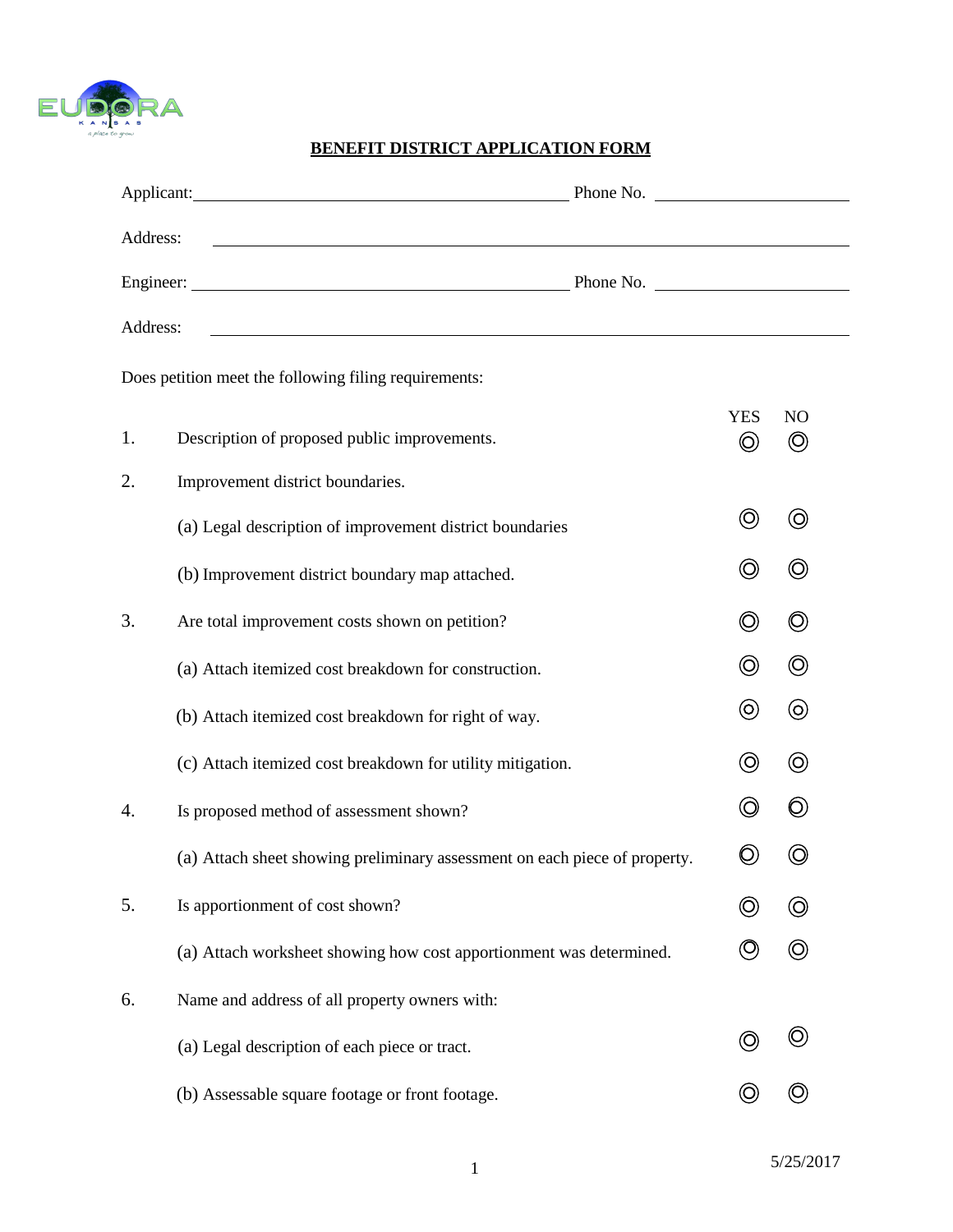# **GENERAL DESCRIPTION OF IMPROVEMENT**

| <b>YES</b>                                                           | N <sub>O</sub> |                                                                                                     |      |  |                 |  |  |
|----------------------------------------------------------------------|----------------|-----------------------------------------------------------------------------------------------------|------|--|-----------------|--|--|
| $\circledcirc$                                                       | $\circledcirc$ | $STREET - From$<br>of ______ inch $\bigcirc$ asphalt $\bigcirc$ concrete.                           |      |  |                 |  |  |
| $\circledcirc$                                                       | $\circledcirc$ | WATER – _____ lineal feet of _____ inch _______________________ (material type)                     |      |  |                 |  |  |
| $\circledcirc$                                                       | $\circledcirc$ | SANITARY SEWER – _____ lineal feet of _____ inch _______________________________<br>(material type) |      |  |                 |  |  |
| O)                                                                   | $\bigcirc$     | STORM SEWER – _____ lineal feet of _____ inch _____________________ (material<br>type)              |      |  |                 |  |  |
| O                                                                    | $\circledcirc$ | ELECTRIC – ______ lineal feet of _______ ____ overhead _____ underground power<br>lines             |      |  |                 |  |  |
|                                                                      |                | General Location and Description of Improvements:                                                   |      |  |                 |  |  |
|                                                                      |                |                                                                                                     |      |  |                 |  |  |
|                                                                      |                | Platted areas in Proposed Benefit District:                                                         | YES. |  | NO <sub>1</sub> |  |  |
|                                                                      |                | Plats Pending in Proposed Benefit District:                                                         | YES  |  | N <sub>O</sub>  |  |  |
|                                                                      |                |                                                                                                     |      |  |                 |  |  |
|                                                                      |                |                                                                                                     |      |  |                 |  |  |
|                                                                      |                |                                                                                                     |      |  |                 |  |  |
|                                                                      |                |                                                                                                     |      |  |                 |  |  |
| Right of Way or Easements Required:<br><b>YES</b><br>N <sub>O</sub>  |                |                                                                                                     |      |  |                 |  |  |
| Right of Way or Easements Dedicated:<br><b>YES</b><br>N <sub>O</sub> |                |                                                                                                     |      |  |                 |  |  |
| Proposed Method of Assessment:                                       |                |                                                                                                     |      |  |                 |  |  |
|                                                                      | $\bigcirc$     | Front Footage                                                                                       |      |  |                 |  |  |
|                                                                      | O,             | <b>Square Footage</b>                                                                               |      |  |                 |  |  |
|                                                                      |                |                                                                                                     |      |  |                 |  |  |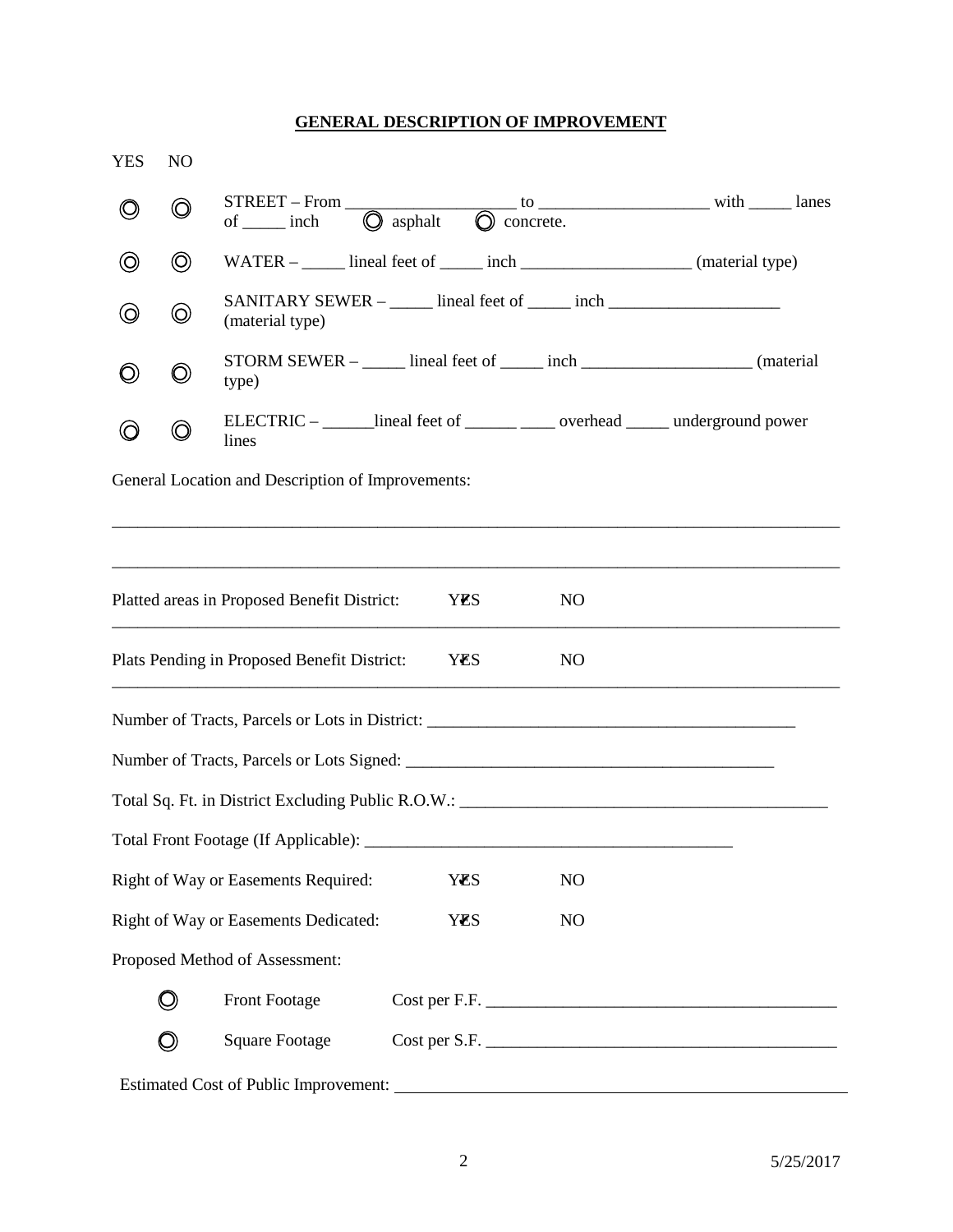| Estimated Engineering Design Time:           | Years | <b>Months</b> |
|----------------------------------------------|-------|---------------|
| <b>Estimated Date to Begin Construction:</b> |       |               |
| <b>Estimated Completion Date:</b>            |       |               |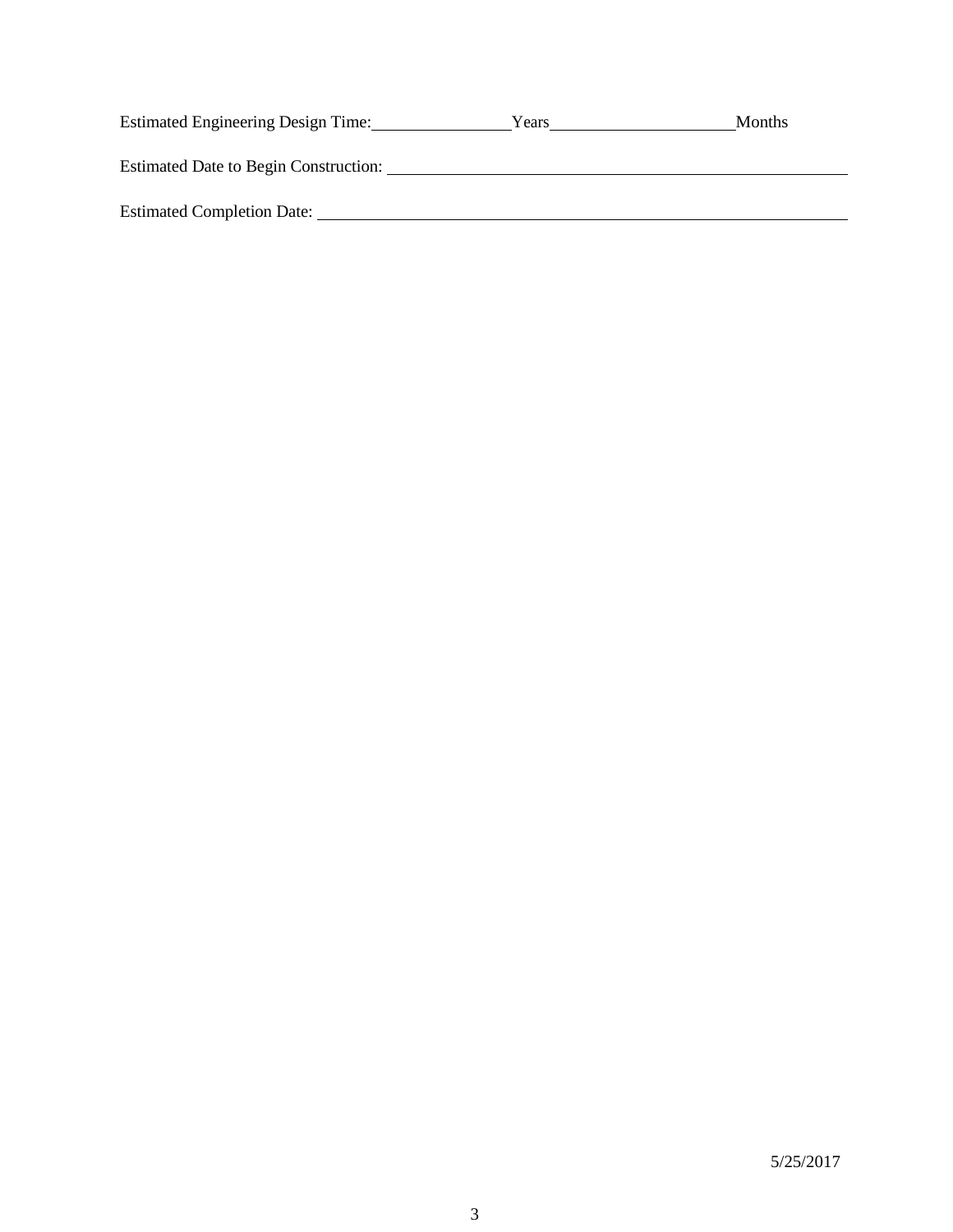# **ESTIMATED OR PROBABLE COST SHEET**

|     |                                                                                              | Date: $\frac{1}{\sqrt{1-\frac{1}{2}}\cdot\frac{1}{2}}$ |                             |  |
|-----|----------------------------------------------------------------------------------------------|--------------------------------------------------------|-----------------------------|--|
| (A) | <b>Estimated Construction Time:</b>                                                          |                                                        |                             |  |
| (B) | Number of Parcels                                                                            |                                                        |                             |  |
| (C) | <b>Engineer Petition Preparation Fee</b>                                                     |                                                        | $\frac{\text{S}}{\text{S}}$ |  |
| (D) | <b>Appraisal Costs</b>                                                                       |                                                        | $\frac{\text{S}}{\text{S}}$ |  |
| (E) |                                                                                              |                                                        | $\frac{\text{S}}{\text{S}}$ |  |
| (F) | <b>Estimated or Probable Construction Cost</b>                                               |                                                        | $\frac{\text{S}}{\text{S}}$ |  |
| (G) | <b>Land Acquisition Costs</b>                                                                |                                                        | $\frac{\text{S}}{\text{S}}$ |  |
| (H) | Utility Mitigation (Attach Itemized List & Cost)                                             |                                                        | $\frac{1}{2}$               |  |
|     | Fill in information above $(A - H)$ .<br>The numbers below are automatically calculated.     |                                                        |                             |  |
| (I) | Reserve for Construction Timing 1% Per Month<br>$[1\% \times (F) \times Total$ Months $(A)]$ |                                                        | \$0.00                      |  |
| (J) | SUBTOTAL – CONSTRUCTION COST $[(F) + (I)]$                                                   |                                                        | \$0.00                      |  |
| (K) | TOTAL – CONSTRUCTION COST $[(J) + (G) + (H)]$                                                |                                                        | \$0.00                      |  |
| (L) | <b>Interim Financing</b><br>[8% of (K) per year for each year of construction time)          |                                                        | \$0.00                      |  |
| (M) | Temporary Note Issuance Cost [.5% x (K) of Total-Min. \$1,500]                               |                                                        | \$0.00                      |  |
| (N) | Engineering $[15\% \text{ of } (K)]$                                                         |                                                        | \$0.00                      |  |
| (0) | Engineer Petition Preparation Fee [from line C above]                                        |                                                        | \$0.00                      |  |
| (P) | Inspection $[5\% \text{ of } (K)]$                                                           |                                                        | \$0.00                      |  |
| (Q) | Legal Notice (Set at \$200)                                                                  | \$                                                     | 200                         |  |
| (R) | Certificates of Title [\$20 per parcel (B)]                                                  |                                                        | \$0.00                      |  |

÷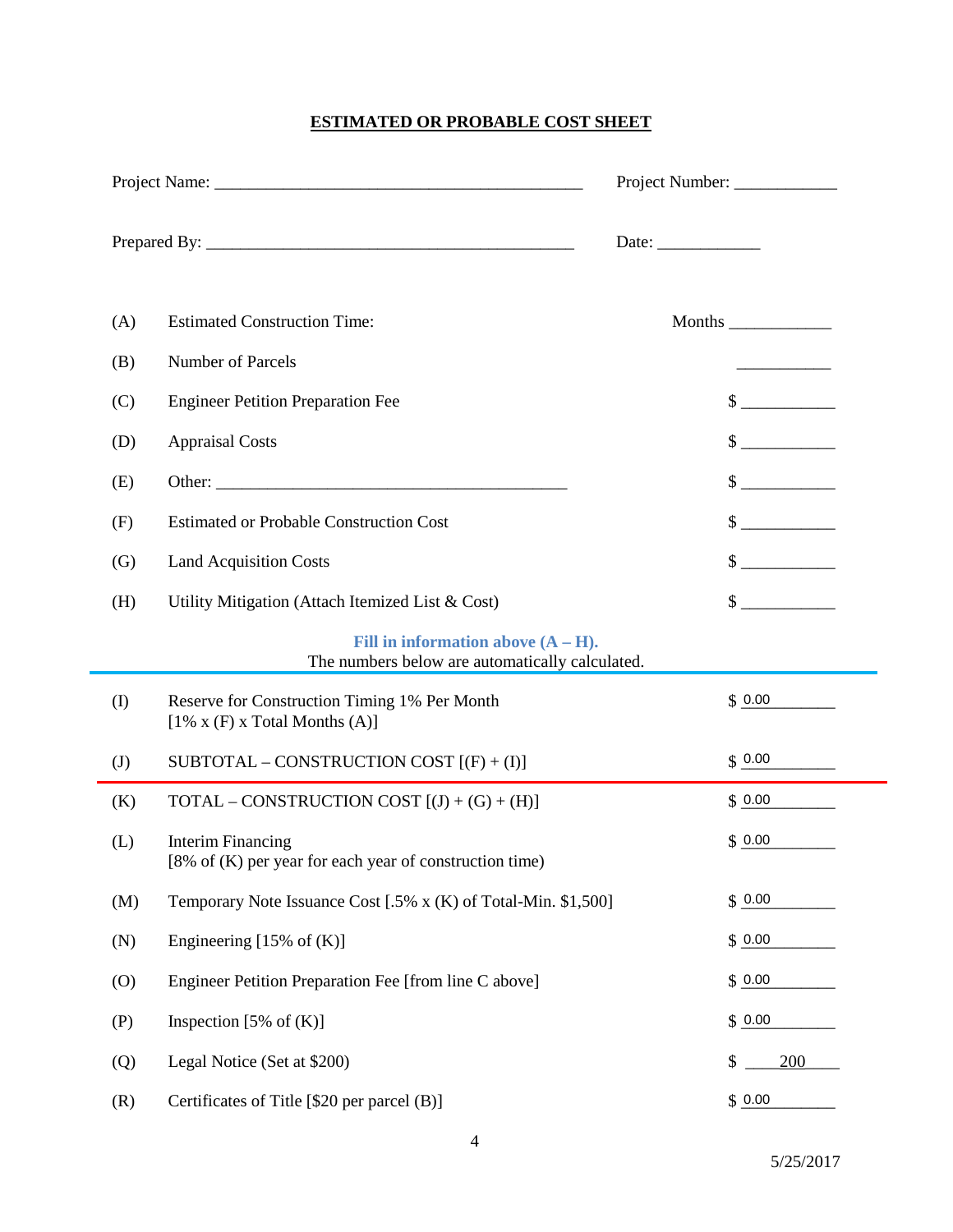| (S)  | Tax Roll Certification [\$5 per parcel (B)]                 | \$0.00      |
|------|-------------------------------------------------------------|-------------|
| (T)  | Project Management Cost [5% x (K) Construction Cost Total]  | \$0.00      |
| (U)  | Appraisal Costs [from line (D) above]                       | \$0.00      |
| (V)  | Bond Issuance Cost [1.75% x (K) Construction Cost Total]    | \$0.00      |
| (W)  | Reserve for Contingency [10% x (K) Construction Cost Total] | \$0.00      |
| (X)  | Other [from Line (E) above]                                 | \$0.00      |
| (Y)  | $SUBTOTAL - PROJECT COST [Sum of lines (K) through (X)]$    | \$200.00    |
|      |                                                             | \$<br>4,000 |
| (Z)  | City Petition Fee (Set at \$4,000)                          |             |
| (AA) | Indirect Costs $[4%$ of Subtotal $(Y)]$                     | \$8.00      |
| (BB) | City Petition Fee plus Indirect Costs $[(Z) + (AA)]$        | \$4,008.00  |
| (CC) | TOTAL – ESTIMATED OR PROBABLE PROJECT COSTS [(Y) + (BB)]    | \$4,208.00  |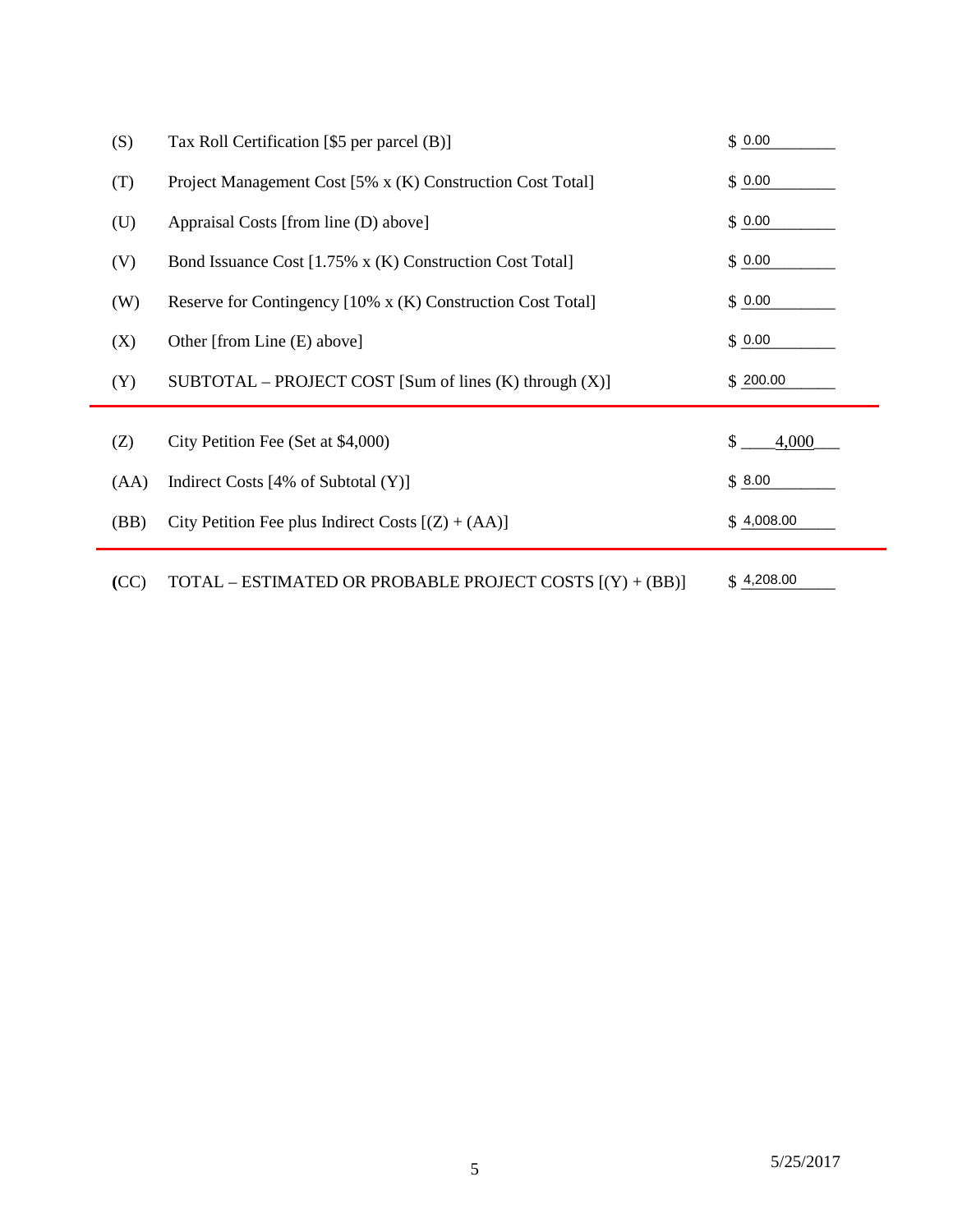#### **PETITION FOR PUBLIC IMPROVEMENTS**

- TO: The Governing Body of the City of Eudora, Kansas:
- 1. We, the undersigned, being owners of record of property liable for assessment for the following proposed improvements:

hereby propose that such improvement be made in the manner provided by K.S.A. 12- 6a01, et seq.

- 2. The estimated or probable cost of such improvement is:  $(\$4,208.00)$
- 3. The boundary of the proposed improvement district to be assessed is legally described as follows:
- 4. The proposed method of assessment for the improvement is:
- 5. The proposed apportionment of costs between the improvement district and the city-at-large is

percent (
with %) to be assessed against the improvement district and

percent  $($  %) to be paid by the city-at-large.

- 6. We further propose that such improvement be made without notice and hearing as required by  $\overline{K.S.A.}$  12-6a04 (a).
- 7. Names may not be withdrawn from this petition by the signers hereof after the Governing Body commences consideration of the petition, or later than seven (7) days after this petition is filed, whichever occurs first.
- 8. We hereby agree that all costs incurred for the preparation, administration, engineering fees, etc. shall be assessed against the improvement district and city-at-large based upon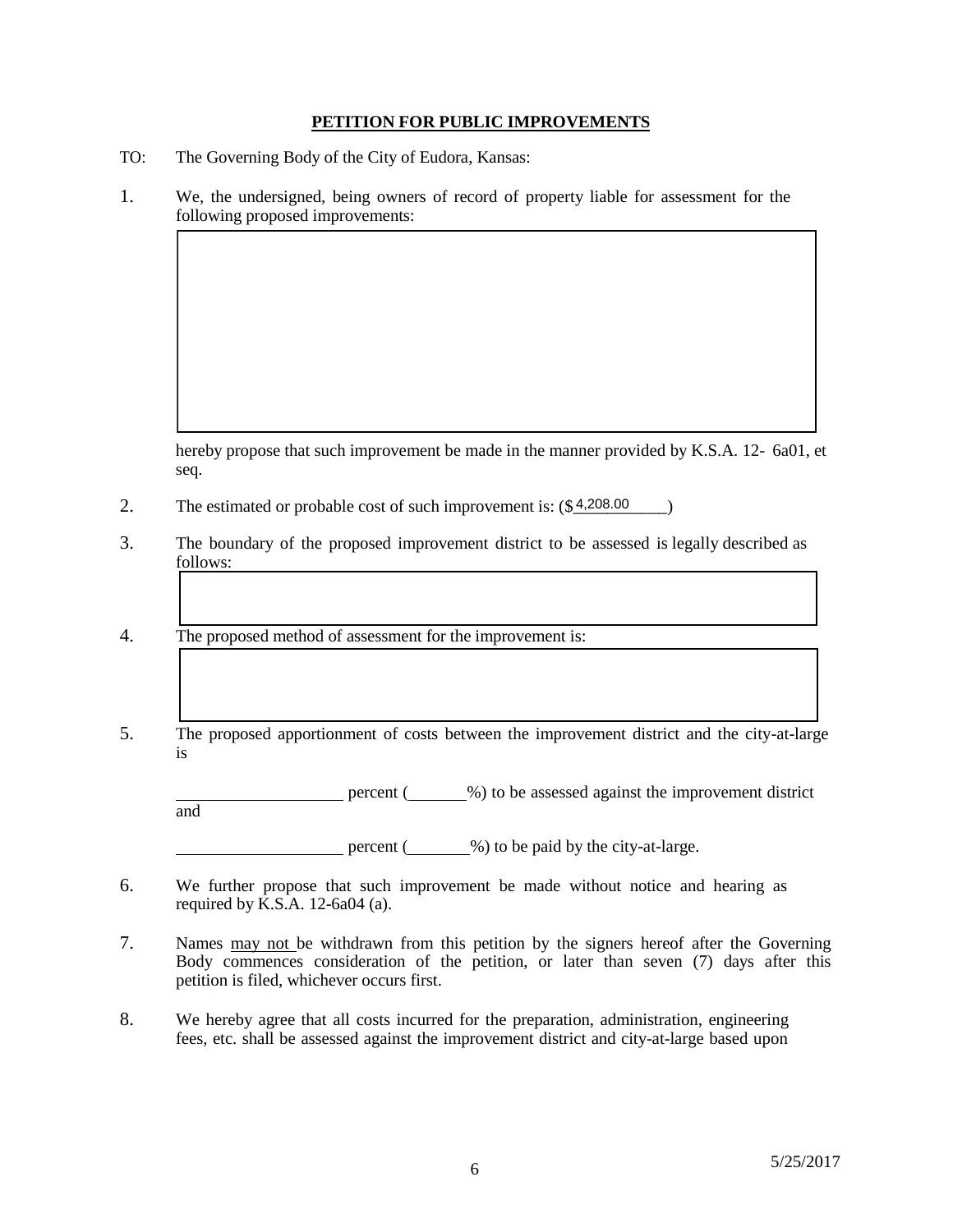the method of assessment and the apportionment of costs described herein regardless of the completion of the construction of the improvement.

- 9. Petitioners signing for the public improvement hereby agree that if in the event there is property in the improvement district that is outside the corporate limits of the city of Eudora, the owners of such property will petition for annexation prior to the time the governing body of the city of Eudora considers approval of the public improvement.
- 10. When applicable, any petitioner signing for a public improvement hereby agrees to dedicate or convey the necessary easements to accommodate said improvement.
- 11. Signed right-of-way donations and any necessary easements based upon the preliminary construction plan shall be provided prior to publication of the resolution approving the benefit district for any portion of the benefit district which cost is assessed against the improvement district and not paid by the city at large. If a property owner refuses to donate land for right-of-way for any portion of the benefit district which cost is assessed against the improvement district and not paid by the city-at-large, the Governing Body will assess all costs of purchasing right-of-way for that property upon the non-donating property owner pursuant to K.S.A. 12-692 and city policy.
- 12. We further propose that the improvement be assessed prior to construction pursuant to the authority of  $K.S.A.$  12-6a09(c).
- 13. Petitioners certify that they have no financial interest in any property with delinquent special assessments, ad valorem taxes, or other federal or state tax liens anywhere within the state of Kansas.
- 14. Property within a benefit district may be platted or otherwise split into multiple parcels after a benefit district is created by the Governing Body. In connection with the filing of a plat or other request for a property split, 100% of the property owners subject to the split must file with the City a petition consenting to reallocation of special assessments against such property. The petition must specify the method for reallocation, and the specified method must comply with the resolution of the Governing Body creating the benefit district.